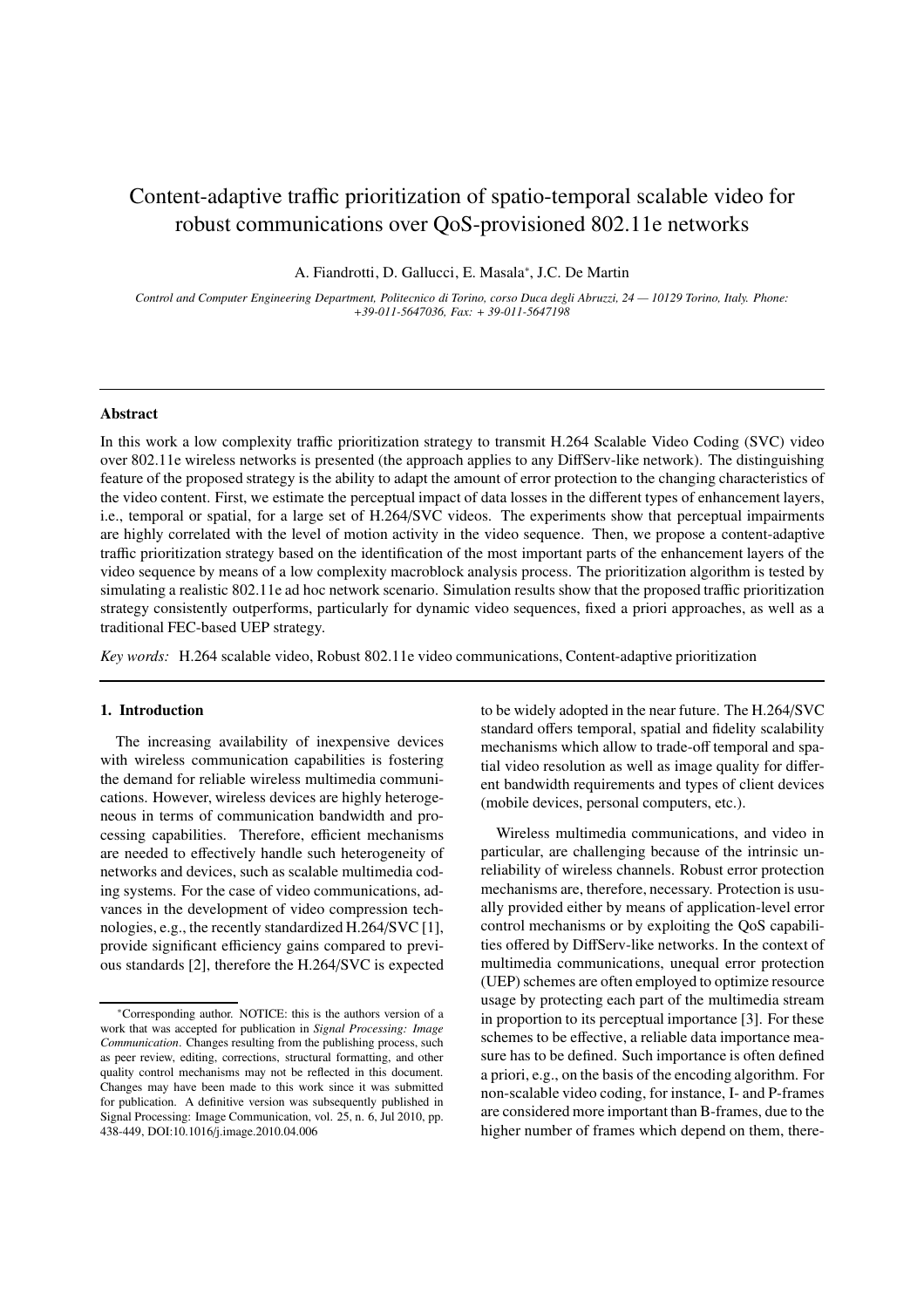fore they are prioritized by transmitting them first as in [4, 5], or by assigning them a high network protection level supplied by a DiffServ-like network, such as 802.11e, as in [6].

Scalable video coding techniques are particularly well suited for UEP schemes, as they separate the content into layers with different levels of importance: a base layer which contains the most important information and one or more enhancement layers with less important refinement information. In a UEP scheme designed for scalable video coding, high priority is assigned to the base layer data to allow, even in the worst case, the reconstruction of a base quality version of the content, while low priority is assigned to enhancement layers, thus achieving an efficient trade-off between network resources and overall video quality [7]. Moreover, within the same layer, decoding dependency can be used to determine data priority [5], so that error propagation in case of data loss is mitigated. The work in [8] suggests an analytical formulation of an FEC-based UEP assignment problem for video transmission relying on SNR scalability over a wireless packet-erasure channel. However, for complexity reasons, the proposed solution is based on a heuristic algorithm. Others jointly consider different types of enhancement layers, as in [9], proposing an algorithm to optimize the performance under a given total bit rate constraint. Layers are first sorted according to some parameters such as temporal and SNR levels, quality improvement and source bitrate. Then, a decreasing amount of FEC is assigned to each layer as previously sorted, also considering the residual loss probability in each layer after FEC decoding. However, both [8] and [9] require to know the packet loss probability at the network level which might be difficult to determine and it might be strongly time variant, particularly in wireless networks. For scalable video transmission over burst-error channels, an adaptive UEP and packet size assignment scheme is proposed in [10]. Extensive comparisons with distinct scalable video transmission schemes using MPEG-4 fine granular scalability (FGS) are conducted, showing that the proposed transmission scheme can react to varying channel conditions with less and smoother quality degradation than the other considered scalable video transmission schemes.

Whenever multiple scalability options (e.g., spatial and temporal) are employed, as H.264/SVC allows, it is, however, not straightforward to decide which enhancement information should receive more protection. In some cases, the user might prefer to receive the temporal enhancement layer, thus trading off details for smoother motion, while in other cases, the spatial enhancement layer, thus experiencing better image sharpness at the cost of lower temporal resolution. As shown in [11], the user preference depends on the considered video content. For instance, for high-motion content such as sport clips, a higher temporal resolution, i.e., a higher frame rate, is visually more pleasant than an increased spatial resolution [11].

In this work we design a content-adaptive traffic prioritization algorithm based on motion-analysis and evaluate its performance with respect to fixed a priori UEP schemes relying on network-provided QoS classes and a traditional FEC-based UEP scheme [9]. Although the proposed approach is general and applies to any DiffServ-like network, we focus on 802.11e, which is increasingly adopted to provide QoS capabilities in an 802.11-based network architecture. First, a reference a priori UEP algorithm for H.264/SVC communications based on frame dependency information is designed and adapted to the 802.11e scenario. Then, the performance of such an algorithm is investigated in details by assessing the perceptual impact of data loss affecting different types of enhancement layers over a wide range of H.264/SVC encoded videos. The experiments suggest that the amount of distortion strongly depends on both the motion activity of the video sequence and the type of enhancement layer affected by losses. On the basis of these results, a low complexity algorithm is designed to dynamically adapt the protection strategy to the characteristics of the video content. The perceptual performance of the proposed algorithm is then evaluated using the NS network simulator [12] in an 802.11e network scenario. A comparison between the proposed content-adaptive technique, fixed a priori schemes and the FEC-based UEP scheme proposed in [9] is presented in details.

The rest of the paper is organized as follows. In Section 2 we briefly review the 802.11e network architecture and summarize the main features of the H.264/SVC video coding standard. Then, in Section 3, we present a UEP method for H.264/SVC communications over 802.11e networks. In Section 4 we perform a preliminary statistical analysis of the perceptual importance of the different enhancement layers. Such analysis is the basis of the proposed content-adaptive video prioritization algorithm, described in details in Section 5. Section 6 introduces the simulation scenario, followed by the simulation results in Section 7. Conclusions are drawn in Section 8.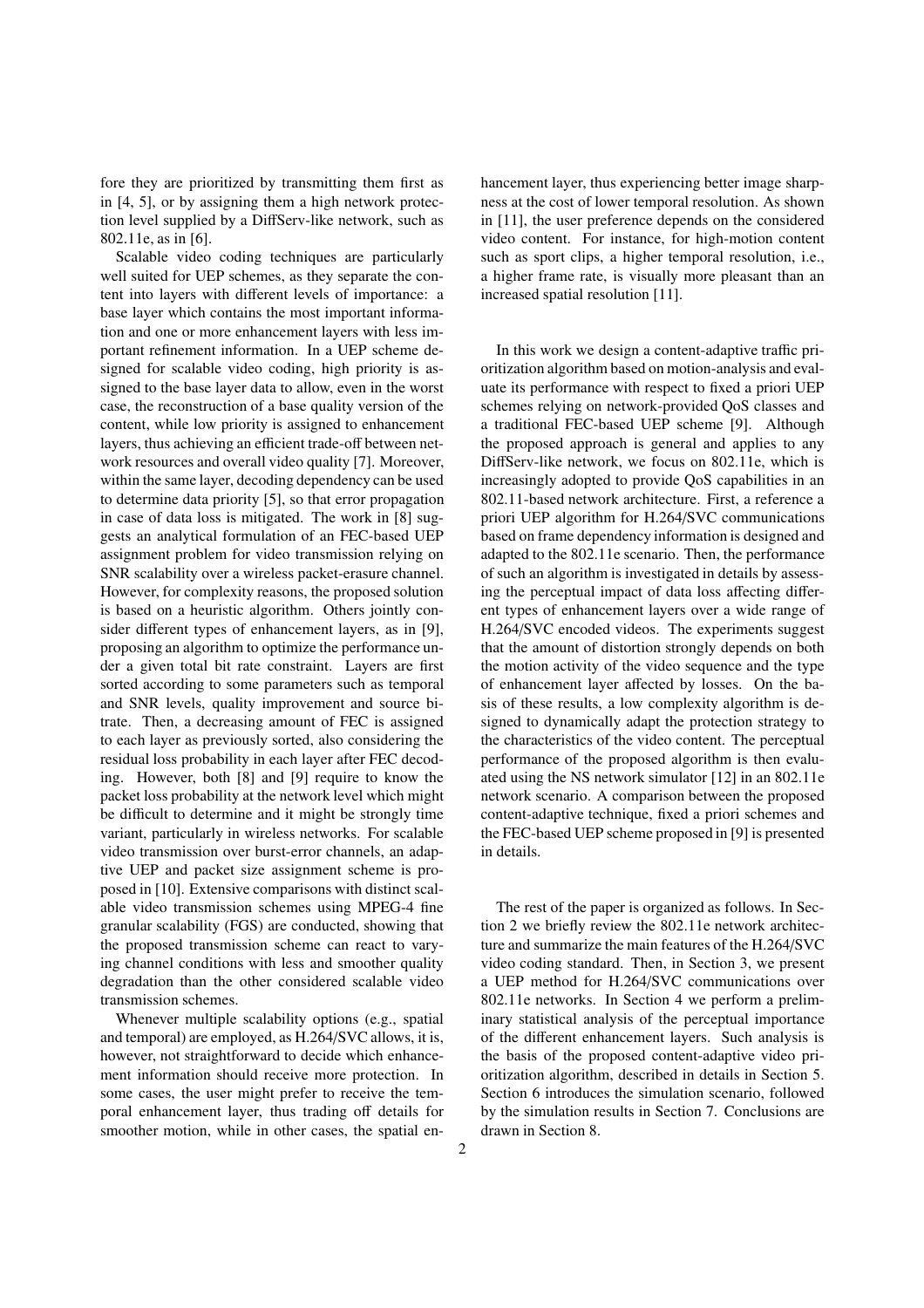#### 2. H.264/SVC video over 802.11e networks

### *2.1. The IEEE 802.11 and 802.11e standards*

The IEEE 802.11 standard for wireless communications [13] is widely adopted by many different types of devices. In its basic implementation, the standard supports unstructured communications by means of the distributed coordination function (DCF), which is based on a carrier sense multiple access with collision avoidance (CSMA/CA) channel access mechanism. Numerous amendments have been developed to improve some characteristics, e.g., to increase physical data rates or to add some new features. In particular, the 802.11e amendment [14] introduces the enhanced distributed channel access (EDCA) mechanism to provide a network-level prioritization mechanism in channel access. For each host station, four distinct transmission queues known as access categories (ACs) are introduced in place of the unique queue offered by the 802.11 standard. Each queue is characterized by specific contention window and interframe spacing values, which are the parameters controlling the amount of time the transceiver has to wait before attempting to access the channel. Actual settings of such parameters are different for each AC, resulting in high priority and low priority queues characterized by a different probability of getting access to the channel. As a result, packets in high priority queues are elected for transmission before packets in low priority queues, resulting in an effective intra and inter hosts traffic prioritization mechanism.

#### *2.2. The H.264*/*SVC coding standard*

The H.264/SVC [1] amendment extends the earlier H.264/AVC standard [15] with spatial, temporal and fidelity scalability options, allowing to encode a video as an independently decodable AVC-compatible base layer and one or more SVC enhancement layers. The H.264/SVC inherited from H.264/AVC the partition of the encoder functionalities between a video coding layer and a network abstraction layer [2]. While the former layer encompasses all the encoder core functionalities (e.g., macroblock coding), the latter is responsible for the encapsulation of encoded data into independently decodable transport units known as NALUs. Each NALU is prefixed by a header whose fields describe the characteristics of the data it contains, such as the *Type* field which specifies whether the NALU contains AVC base layer or SVC enhancement layer data. Enhancement NALU headers provide additional information, such as the scalability level which is, therefore, easily accessible without decoding the whole NALU.



Figure 1: GOP structure of the H.264/SVC encoding scheme used in this work.

As in other video coding standards, frames are considered in groups called group of pictures (GOP) for encoding and decoding purposes. Such a structure is important since all coding dependencies are kept within the group. Figure 1 shows the H.264/SVC encoding scheme used in this work: the depicted GOP includes the AVC-compatible base layer, one spatial and one temporal enhancement layer. Each box represents a NALU, letters inside the box the corresponding picture type (intra, predictively or bipredictively coded) and subscript numbers define the picture display order. Each GOP is 16 frames long and every 32 frames a picture is intra-coded, therefore the video encoding scheme is  $I_0B..BP_{16}B...BI_{32}$ . As it can be surmised from Figure 1, the base layer provides the decoder with the data needed to reconstruct a half spatial resolution, half frame rate video. NALUs whose temporal index (TID), as defined in the standard [1] and shown in Figure 1, ranges from zero to three provide the decoder with the information needed to reconstruct a full spatial resolution, half frame rate video (i.e., composed by even frames only). Finally, NALUs with TID equal to four, i.e., the *temporal enhancement layer*, provide the remaining odd numbered pictures, which are needed to reconstruct the full frame rate video. In Figure 1 the arrows indicate the NALU decoding order, which takes place in increasing TID order.

To transmit the encoded video stream over the network, data must be encapsulated into packets. The IETF RTP protocol provides suitable mechanisms to transmit multimedia traffic over IP networks [16]. Transport of H.264/SVC data (i.e., NALUs) in RTP packets is currently undergoing standardization [17].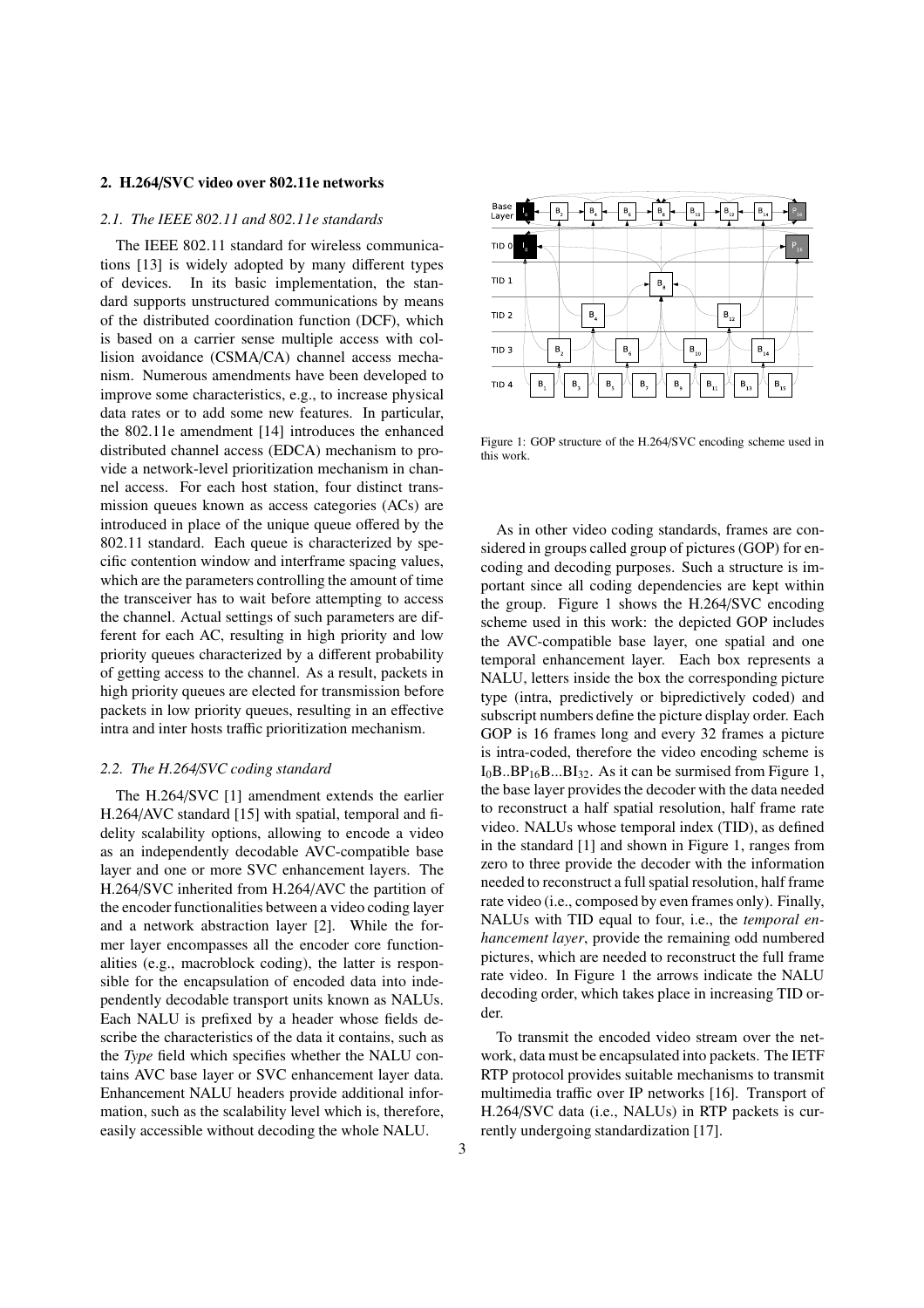#### 3. A priori H.264/SVC prioritization over 802.11e

In this section we introduce an *a priori* traffic prioritization strategy, that is an algorithm which determines the importance of each NALU on the basis of the encoding scheme of the video and protects it accordingly. The decoding dependencies depicted in Figure 1 suggest in fact that the TID value could be used as a coarse index of the importance of enhancement NALUs (lower values meaning higher importance). Indeed, the higher is the TID value of a given NALU, the lower is the number of NALUs affected by distortion in case that NALU is lost. This importance index for each NALU allowed us to design a simple a priori traffic prioritization algorithm [18] which exploits the traffic differentiation capabilities of a QoS-provisioned network architecture such as 802.11e.

The algorithm operates on a GOP basis and assigns a global priority value to each NALU. Apart from base layer NALUs, which have no TID value and are handled separately, NALUs are considered one group at a time, each group characterized by a specific TID value. The TID value can be easily determined by inspecting the enhancement NALU header. With the encoding scheme of Figure 1, six groups are considered, i.e., the base layer NALUs (without TID) and five enhancement NALU groups, corresponding to TID values from zero to four. Then, within each group, NALUs required earlier in the decoding process are given priority over the others. In the case of the SVC encoding scheme in Figure 1, NALUs from the base layer group are considered in the following decreasing priority order:  $I_0P_{16}$ - $B_8B_4B_{12}B_2B_6B_{10}B_{14}$ , then the less important enhancement NALUs as:  $I_0P_{16}B_8B_4B_{12}B_2B_6B_{10}B_{14}B_1B_3B_5B_7$ - $B_9B_{11}B_{13}B_{15}$ . This approach can also be applied to the case of more complex scalability schemes by forming more NALU groups determined by means of the additional information available in the extended SVC NALU header.

NALUs are then encapsulated into RTP packets [19] which are assigned to the 802.11e ACs depending on the priority corresponding to that of the NALU in the packet payload. In more details, the packets are assigned to the ACs in decreasing order of packet priority with a waterfilling algorithm. When the desired share of traffic for a given AC has been achieved, the assignment process continues using the lower priority AC, until all packets have been assigned to an AC. By appropriately setting the traffic share associated with each AC, the algorithm can be configured to deliver the video stream using any set of the four available 802.11e ACs. For example, a third of the video traffic could be mapped to AC2, a third

| Sequence                        | Average        | Encoding  |
|---------------------------------|----------------|-----------|
|                                 | bitrate [kb/s] | PSNR [dB] |
| Akiyo                           | 66.50          | 37.38     |
| Bus                             | 489.00         | 30.46     |
| $\overline{\text{Co}}$ astguard | 337.82         | 30.28     |
| Container                       | 108.45         | 33.62     |
| Flower                          | 514.79         | 29.24     |
| Football                        | 571.57         | 31.07     |
| Foreman                         | 212.54         | 33.13     |
| Irene                           | 169.42         | 34.94     |
| Mobile                          | 501.62         | 29.52     |
| Mother                          | 80.58          | 36.68     |
| <b>News</b>                     | 165.16         | 35.13     |
| Paris                           | 305.61         | 31.99     |
| Silent                          | 150.87         | 33.30     |
| Soccer                          | 331.08         | 32.98     |
| <b>Students</b>                 | 141.74         | 34.28     |
| Tempete                         | 377.56         | 30.46     |

| Table 1: Test videos characteristics: bitrate and encoding PSNR. |  |
|------------------------------------------------------------------|--|
|------------------------------------------------------------------|--|

to AC1 and a third to AC0, reserving the high priority AC3 class for VoIP traffic.

Simulations with this traffic prioritization scheme in various network scenarios showed that the temporal enhancement layer is the first to be lost in case of data losses since it is transmitted in the low priority AC0 [18].

#### 4. Importance analysis of enhancement layers

In this section we investigate the effects of two different traffic prioritization strategies on a set of H.264/SVC videos encoded with the spatio-temporal scalability scheme shown in Figure 1. For spatio-temporal scalable streams, as anticipated in Section 1, it is in fact not easy to determine the a priori prioritization scheme which optimizes the visual communication performance because such a decision depends on the video sequence characteristics. Table 1 reports the bitrate and encoding PSNR of the tested videos, which encompass different types of content (e.g., sport, news, etc.). The videos are encoded at CIF resolution (352×288 pixel), 30 fps, and their length ranges from 260 to 300 frames.

Two sets of experiments have been performed. First, the loss of the whole temporal enhancement layer has been simulated on our test video sequences. Therefore, according to the encoding scheme depicted in Figure 1, all odd-index frames are lost. The second experiment simulated the loss of the spatial enhancement layer. Preliminary, note that the loss of the NALUs with temporal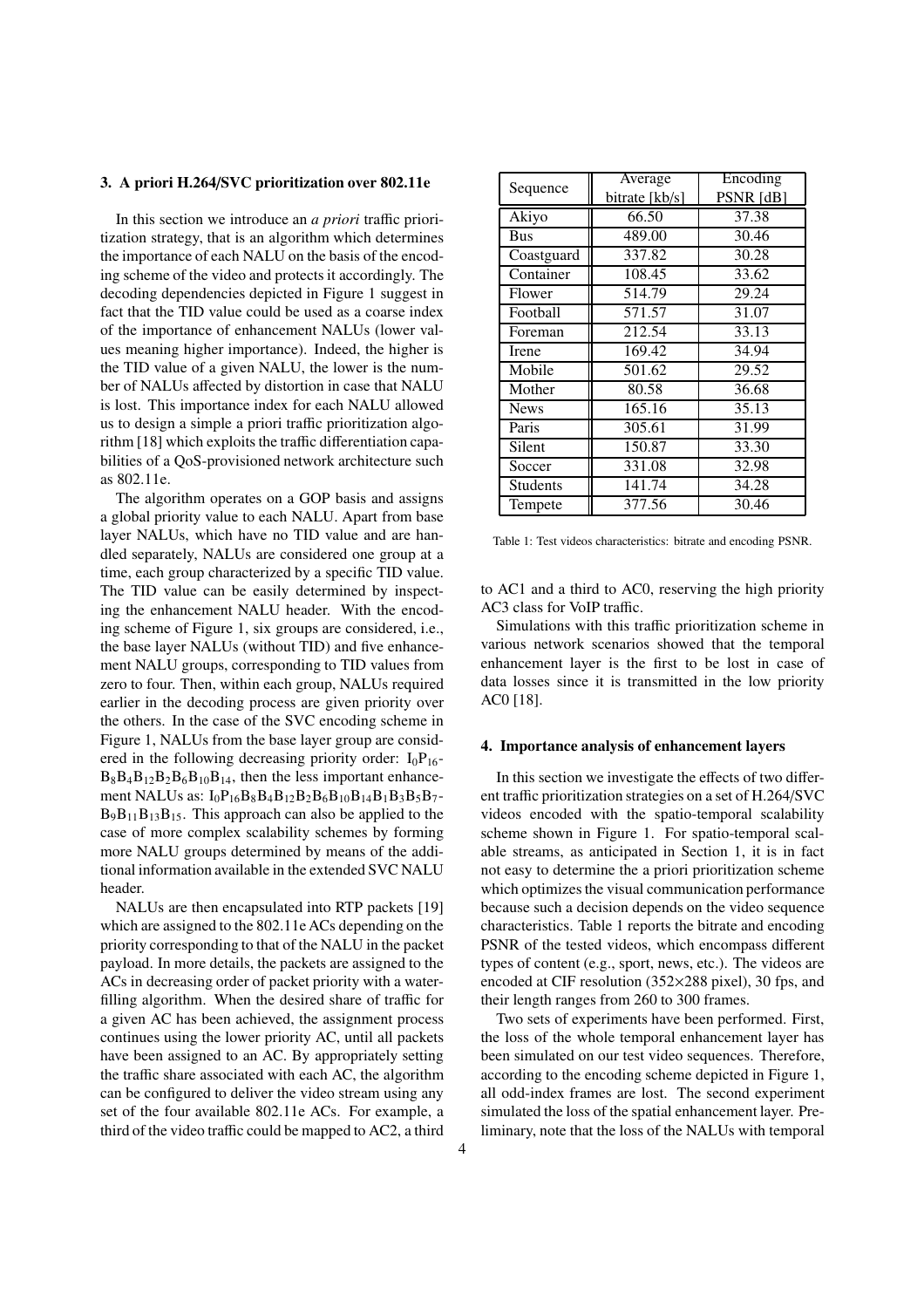index zero, one and two systematically results in either undecodable or extremely distorted video sequences. Therefore, we investigate only the loss of NALUs with TID equal to three. Even if all NALUs whose TID value ranges from zero to three contribute to enhance the spatial resolution, for simplicity the term *spatial enhancement layer* is used in the following to indicate the set of NALUs whose TID is equal to three.

For completeness, all the three error concealment algorithms available in the JSVM encoder [20] were considered. A detailed description of their behavior can be found in [21] and it is briefly summarized in the following. The first algorithm is named *BLSkip* and it first upsamples the residual from the base layer (provided that it is available), then performs motion compensation using an upsampled motion field. With the second algorithm, named *Frame Copy* (FC), pixels of the concealed frame are copied from the corresponding position of the first frame in the reference picture list #0. Finally, the *Temporal Direct* (TD) algorithm conceals missing data by motion compensation from the available frames as if blocks were coded using the temporal direct mode. The motion vector value of a newly generated direct mode macroblock is estimated as the weighted mean between the motion vector values in the reference picture lists #0 and #1.

Table 2 presents the PSNR reduction with respect to the encoded video due to the loss of either the spatial or the temporal enhancement layer. In the case of the loss of the spatial enhancement layer, the BLSkip algorithm shows the smallest distortion for most of the video sequences. In the case of the Soccer sequence, for example, the distortion drops from about 8 dB (FC and TD) to less than 1 dB (BLSkip). In the case of sequences such as Akiyo or Container the distortion gain of the BLSkip algorithm over TD and FC is smaller, although BLSkip still achieves the best video quality on average. Hence the most effective strategy to conceal the spatial enhancement layer loss is to exploit the corresponding information in the base layer, especially in the case of video content such as Football, Soccer or Bus, since the FC and TD concealment algorithms are not able to form a prediction as good as the upsampled base layer due to the high amount of motion in the video scene. If the temporal enhancement layer is lost, a corresponding base layer is not available, therefore the BLSkip concealment algorithm cannot be used. Table 2 presents that the lack of such base layer information, as it happens for the case of the temporal enhancement layer loss, yields a lower reconstructed video quality for a significant subset of the test sequences (81%) compared to the case of the spatial enhancement layer loss.

The loss of the spatial or the temporal enhancement layers is evaluated using PSNR values, presented in Table 2, as well as by means of informal vision tests. Concerning PSNR values, for each sequence in Table 2, comparing the PSNR values in bold, which correspond to the best concealment strategies when the spatial or temporal enhancement layer are lost, allows to determine the most important enhancement layer, i.e., the one which would cause the highest PSNR decrease (∆ PSNR) in case of loss (marked with an asterisk in the table).

Informal vision tests confirm those results and give some insight on the perceptual quality experienced by the users. In more details, in the case of sequences characterized by fast movements of objects, such as Football or Soccer, the loss of the temporal enhancement layer results in a very annoying motion jerkiness effect, which is reflected by a nearly 5 dB PSNR drop with respect to the error-free video. The a priori, TID-based, traffic prioritization strategy proposed in Section 3 thus does not provide optimal results in such cases, as it would be better to give higher transmission priority to the temporal enhancement layer rather than to the spatial layer. For those sequences, in fact, the loss of the spatial enhancement layer causes a much less perceptible quality degradation, since the presence of the temporal enhancement layer minimizes motion jerkiness effects while the artifacts due to error concealment of the lost spatial enhancement layer are hardly noticeable. We attribute such behavior to the fact that in high-motion scenes the user attention is generally captured by fast-moving objects, thus artifacts in image details are less perceived.

For sequences such as News or Paris, in which objects move very slowly, no significant motion jerkiness is noticeable if the temporal enhancement layer is missing. For such sequences, instead, a higher quality degradation is observed when the spatial layer is lost, which is confirmed by an average PSNR reduction close to 2.5 dB.

## 5. Content-adaptive H.264/SVC prioritization

Since we observed that the visual performance is strongly influenced by the presence of fast-moving objects in the video, we use this information to decide which layer, temporal or spatial, should receive better protection on a GOP-by-GOP basis. In principle, this information could be precomputed and stored in, e.g., hint-tracks. However, this approach assumes the possibility of pre-computing information, that limits the applicability of the proposed techniques, for instance excluding scenarios such as live video streaming.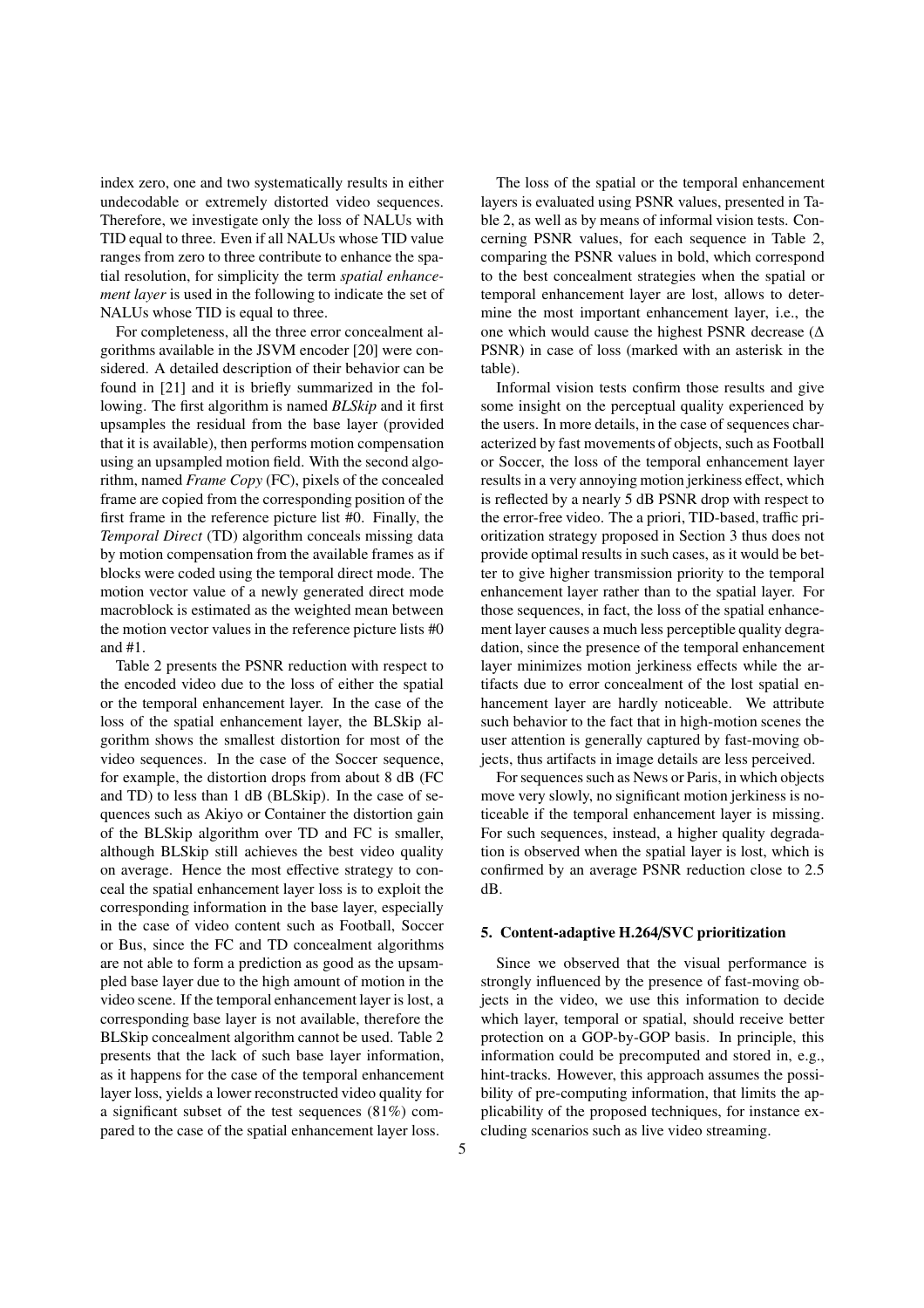|                 | $\Delta$ PSNR [dB] due to loss of |      |         |      |                |  |
|-----------------|-----------------------------------|------|---------|------|----------------|--|
| Sequence        | spatial layer                     |      |         |      | temporal layer |  |
|                 | <b>BLSkip</b>                     | FC   | TD      | FC   | TD             |  |
| Akiyo           | 0.17                              | 1.52 | 0.87    | 0.74 | $0.26*$        |  |
| <b>Bus</b>      | 1.07                              | 8.08 | 6.88    | 6.17 | $5.40*$        |  |
| Coastguard      | 1.47                              | 4.08 | 3.07    | 2.82 | $1.86*$        |  |
| Container       | 0.31                              | 1.06 | $0.30*$ | 0.47 | 0.12           |  |
| Flower          | 0.80                              | 7.17 | 6.20    | 5.44 | $4.45*$        |  |
| Football        | 0.66                              | 7.22 | 6.16    | 5.61 | $4.80*$        |  |
| Foreman         | 0.60                              | 5.85 | 4.47    | 3.78 | $2.66*$        |  |
| Irene           | 0.70                              | 4.50 | 3.46    | 2.98 | $2.09*$        |  |
| Mobile          | 0.76                              | 6.82 | 5.50    | 4.27 | $2.53*$        |  |
| Mother          | 0.24                              | 1.83 | 1.08    | 0.95 | $0.45*$        |  |
| <b>News</b>     | $2.52*$                           | 3.70 | 2.54    | 2.14 | 1.42           |  |
| Paris           | $1.97*$                           | 3.05 | 2.10    | 1.93 | 1.13           |  |
| Silent          | 0.24                              | 2.93 | 2.00    | 1.84 | $1.14*$        |  |
| Soccer          | 0.77                              | 8.95 | 7.64    | 6.40 | $5.33*$        |  |
| <b>Students</b> | 0.26                              | 1.48 | 0.81    | 0.74 | $0.34*$        |  |
| Tempete         | 0.47                              | 4.00 | 2.69    | 2.56 | 1.48*          |  |

Table 2: PSNR reduction due to the loss of either the spatial or the temporal enhancement layer. For each combination of sequence and type of lost layer, the best concealment algorithm is highlighted in bold. Moreover, for each sequence, an asterisk indicates the highest ∆ PSNR value.



Figure 2: Scatter plot of PSNR difference, for each GOP, between the performance of the two a priori layer prioritization strategies (temporal minus spatial) versus the normalized motion vector length per macroblock (*nmv*).

Therefore, we propose a simple and fast macroblock motion measurement algorithm to decide which layer, temporal or spatial, should receive better protection on a GOP-by-GOP basis. As a first measure of the amount of motion in the scene, a normalized motion vector length per macroblock (*nmv*) is computed as the sum of the length (in pixels) of all motion vectors present in all frames contained in a given GOP, divided by the number of frames and number of macroblocks per frame. Figure 2 allows to investigate the relationship between *nmv* and the traffic prioritization strategy which minimizes the distortion. For each GOP of every video sequence, Figure 2 shows the *nmv* value and the difference in PSNR between the case of loss of the temporal enhancement layer and the case of loss of the spatial layer. Points with positive PSNR difference correspond to GOPs whose temporal enhancement layer is perceptually more important than the spatial enhancement layer. In this case, it is better to assign a higher protection level to the temporal enhancement layer than to the spatial enhancement layer. The opposite consideration holds for points with negative PSNR difference. Note that in Figure 2 part of the tested sequences have been omitted for picture clarity. However, sequences were carefully selected not to alter the trend which is present in the comprehensive picture.

Computing *nmv* might be, however, computationally expensive, thus we introduce the lower complexity motion measure *M*. To calculate *nmv* requires, in fact, to access motion vector information for each macroblock of the video stream. The low complexity algorithm we propose only relies on the macroblock type information to determine a motion complexity index *M*, ranging from zero to one. For every picture, the number of macroblocks coded in *Direct* mode,  $N<sub>DirectMB</sub>$ , is determined. Such a number is then subtracted from the total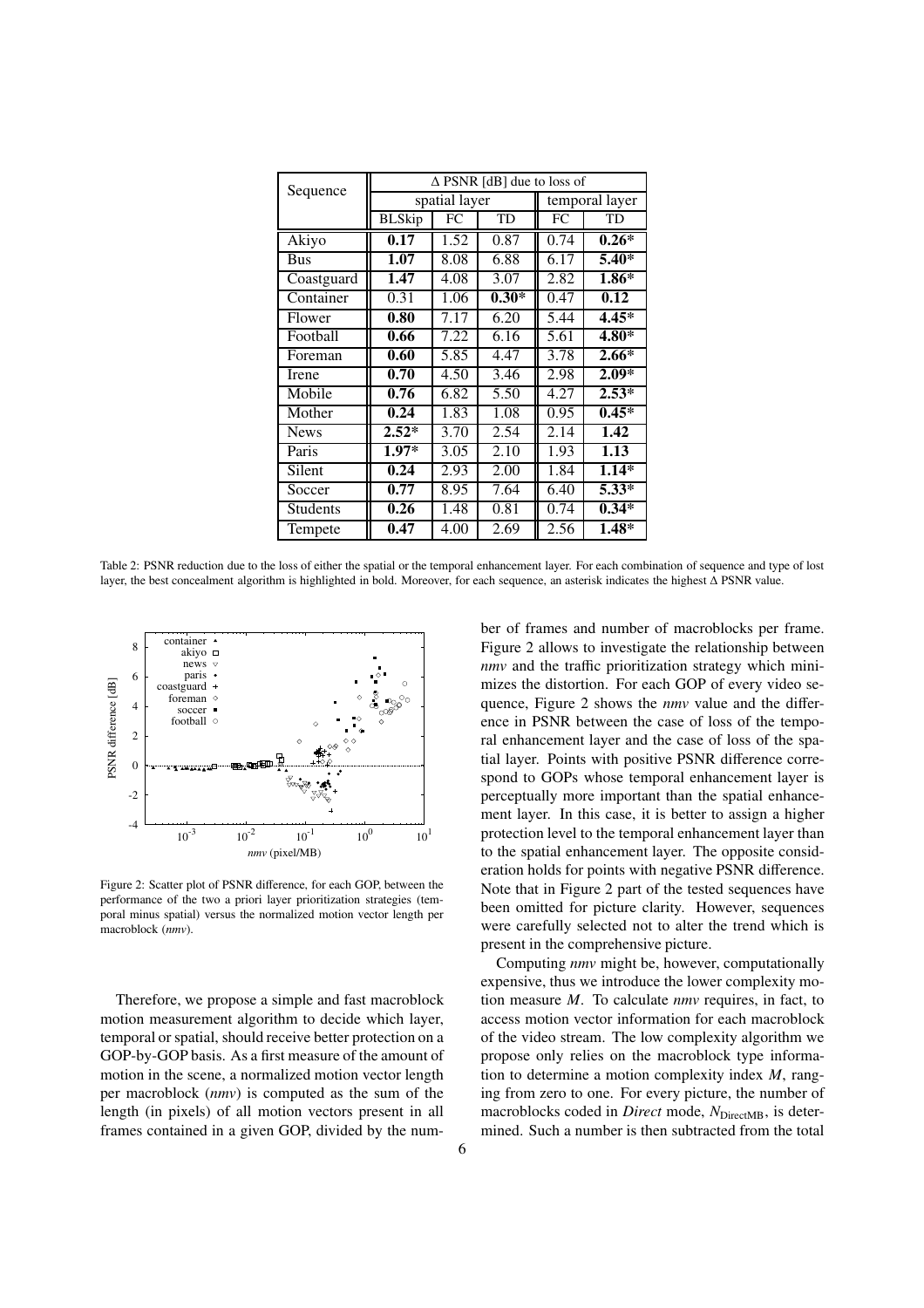

Figure 3: Correlation between the *nmv* and the *M* motion indexes. Each point represents a GOP of one of the tested video sequences.

number of macroblocks of the picture,  $N_{MB}$ . The difference is divided by  $N_{\text{MB}}$  and then averaged over the *N* pictures that constitute the GOP, as shown in Eq. (1):

$$
M = \frac{1}{N} \sum_{i=1}^{N} \frac{N_{\text{MB}} - N_{\text{DirectMB}}}{N_{\text{MB}}}.
$$
 (1)

The underlying idea is that the direct mode is selected by the encoder when the motion vector prediction can be used as is to motion-compensate and encode the macroblock, i.e., the movement of the considered macroblock can be predicted with good accuracy. Therefore, the amount of macroblocks not coded in direct mode is an index of the motion "complexity" of the scene. Moreover, a high number of such non-direct macroblocks is more likely to cause jerkiness effects in the video sequence in case of data loss.

In Figure 3 a comparison between the *nmv* value and the proposed motion complexity index *M* is shown. When the *M* value is close to zero, i.e., nearly all macroblocks are encoded in direct mode, the magnitude of motion vectors is generally very low. When the *M* value is higher than a given threshold, e.g., about 0.3, more and more macroblocks are encoded without using the direct mode, i.e., with more complex prediction structures, and at the same time the variance of motion vector magnitudes rapidly increases.

In Figure 4 the relationship between *M* and the traffic prioritization strategy which minimizes the distortion is investigated. Similarly to Figure 2, for each GOP of every video sequence the *M* value and the difference in PSNR between the case of loss of the temporal enhancement layer and the case of loss of the spatial layer is shown.



Figure 4: Scatter plot of PSNR difference, for each GOP, between the performance of the two a priori layer prioritization strategies (temporal minus spatial) versus the motion complexity index *M* of the GOP, as defined by Eq. (1).

Figure 4 shows that two main clusters of GOPs exist. The first cluster includes GOPs located in the leftmost area of the graph (low *M* values) and with negative PSNR difference: since they require better protection of the spatial enhancement layer, we refer to them as*static*. The second cluster includes GOPs located in the rightmost area of the graph (high *M* values) and with positive PSNR difference: since they require better protection of the temporal enhancement layer, we refer to them as *dynamic*. From Figure 4, a reasonable *M* value to discriminate between static and dynamic clusters of GOPs is in the 0.2–0.4 range. Analogously to Figure 2, in Figure 4 part of the tested sequences have been omitted for picture clarity. However, sequences were carefully selected not to alter the trend which is present in the comprehensive picture.

Given the preliminary analysis presented above, the implementation of a content-adaptive traffic prioritization strategy is briefly described in the following. For each GOP, the base layer is handled separately, i.e., it is packetized in compliance with the RTP standard [17] and mapped to the highest priority AC3 class, while enhancement layers with temporal index ranging from 0 to 2 are mapped to AC2. The algorithm then computes the GOP motion complexity index *M* using Eq. (1) and, by comparison against a threshold value, it classifies the GOP either as static or dynamic. If the GOP is classified as static, NALUs in the spatial enhancement layer are given priority over those of the temporal enhancement layer, and vice versa for dynamic GOPs. Then, after NALU packetization, packets are considered in decreasing priority order. Half of them are assigned to AC1, and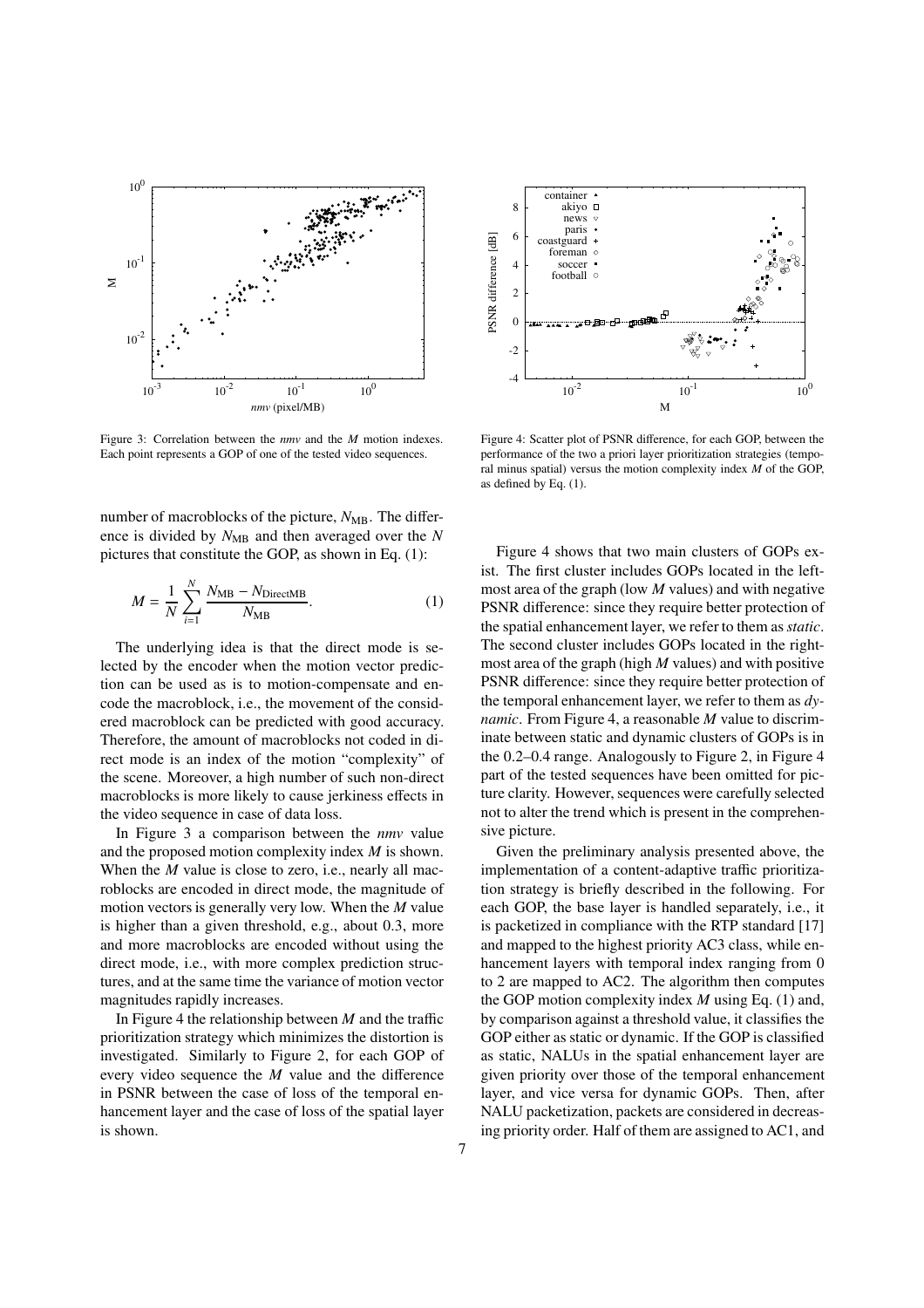

Figure 5: The simulated network topology, showing the analyzed video flow (i.e., flow #3) and all the interfering background traffic.

the remaining ones are assigned to AC0. However, any other traffic share could be used, provided that higher importance packets are mapped to a better-service AC. Moreover, although the described implementation is designed for 802.11e networks, the approach can be applied to any DiffServ-like network.

Note also that the H.264/SVC standard also provides the priority ID (PRID) field in the NALU header, whose purpose is to signal the priority of the NALU. The standard does not specify any algorithm to compute the value of this field, thus the PRID field could be initialized using a value proportional to the importance of the NALU as determined by the proposed algorithm. In this case, media-aware network nodes, for instance those participating in an ad hoc wireless home networking scenario, could use such a value to determine which packets should be discarded first in case of network congestion to optimally control the degradation of video quality.

# 6. Simulation setup

Figure 5 illustrates the simulated network topology, which represents a typical domestic environment where different types of hosts are located in the various rooms of a building and operate within the same collision domain. The network is operated in ad hoc mode to allow any transmitter to directly send data to its destination, thus avoiding data duplication on the wireless channel as it would happen when nodes communicate in the presence of an access point. The NS network

|     | <b>AIFSN</b> | <b>CWmin</b> | <b>CWmax</b> | <b>TXOP</b><br>limit(ms) |
|-----|--------------|--------------|--------------|--------------------------|
| AC3 |              |              | 15           | 3.264                    |
| AC2 |              | 15           | 31           | 6.016                    |
| AC1 |              | 31           | 1023         |                          |
| ACC |              |              | 1023         |                          |

Table 3: Parameters of the four ACs, from the highest (AC3) to the lowest (AC0) priority, set as suggested in the IEEE 802.11e standard [14]. Unless otherwise noted, values represent the number of slots. Each slot lasts 20 µ*s*.

simulator [12] and the 802.11e EDCA extension developed at the Berlin Technische Universität [22] are used to simulate all the details of the link layer behavior of each node. In the simulations, four ACs are considered. Their parameters have been set as summarized in Table 3, according to the suggestions of [14], in order to implement four different priority levels.

The exact meaning of each parameter can be found in [14] and it is summarized in the following. The number of slots of the Arbitration InterFrame Space (AIFSN) controls the amount of time a station must wait before beginning the channel contention procedure after the wireless medium becomes idle. The minimum and maximum values of the Contention Window (CWmin and CWmax) specify the limits of the random value, computed each time a new channel contention is performed, that determines the backoff duration, i.e., the time a station must wait before starting a transmission attempt. A random value is used to minimize the probability that two stations start transmitting at the same time. Finally, the transmission opportunity (TXOP) limit indicates the maximum amount of time a station has the right to initiate frame exchange sequences onto the wireless medium without restarting the channel contention procedure.

The priority of each AC is mainly controlled by the AIFSN parameter. The highest priority level AC3 is aimed at voice communications, that require low latency, thus a low AIFSN value is used. Since voice data units are generally short, the TXOP limit is low. For video communications, the AC2 level provides a latency similar to voice communications, but in case of contention among voice and video, the former takes priority since its CWmax is equal to the CWmin of the video traffic. However, the size of video data units (e.g., a frame) is usually larger than voice data units, therefore video has the right to keep the channel for a longer time (a higher TXOP value) once it has been acquired. The AC1 and AC0 are aimed at best effort and background traffic, respectively. They have higher AIFSN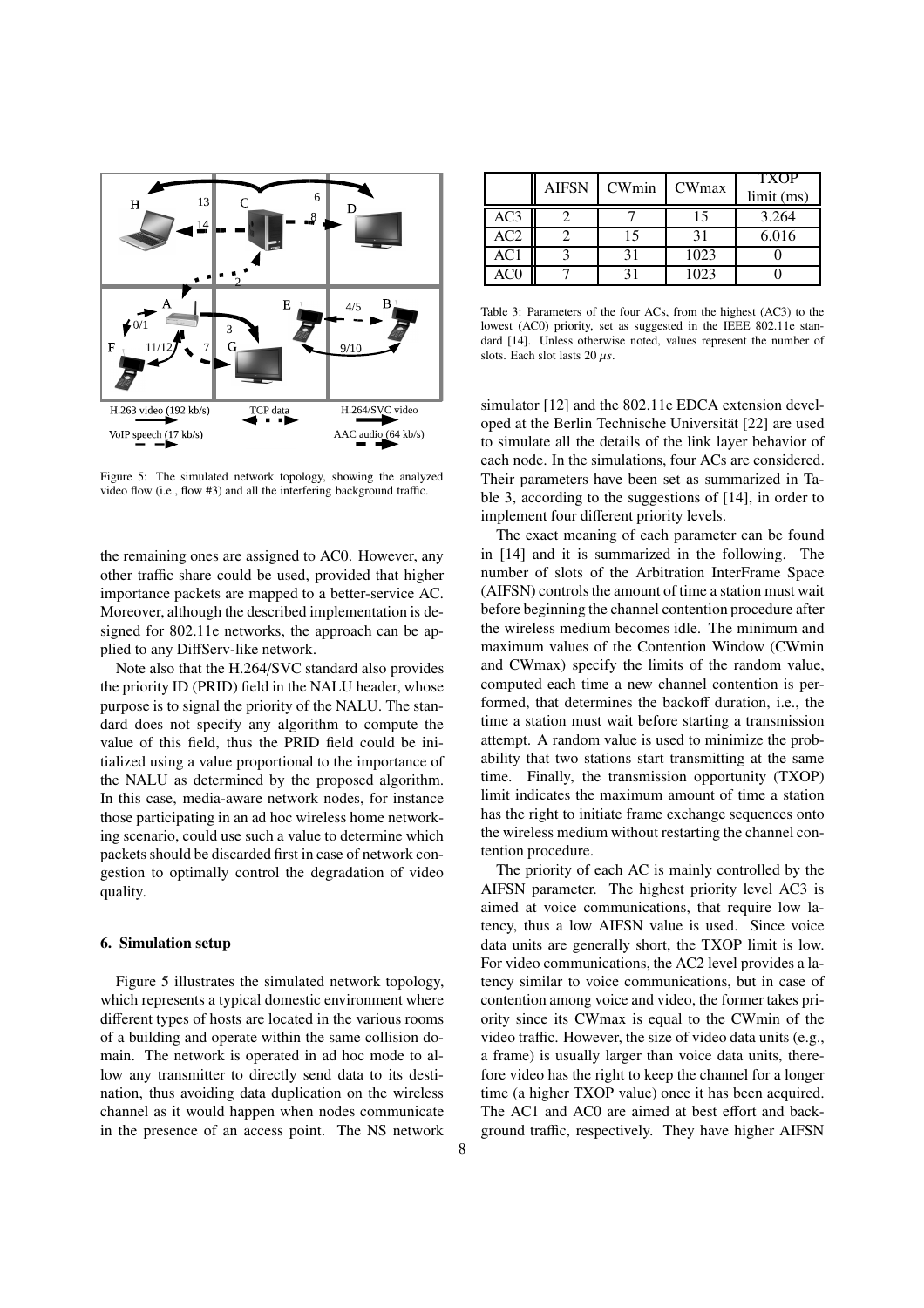values, thus a higher fixed latency before starting channel contention, as well as they do not have the right to keep the channel once acquired (TXOP=0): they must contend again to allow traffic in AC3 or AC2 to immediately take priority if present. Moreover, the CWmin of AC0 and AC1 is equal to the CWmax of AC2, therefore in case of contention with AC2 or AC3 traffic, the latter always takes priority.

Host A is a gateway which provides Internet access to all the other hosts in the building. Hosts G and D are digital TV sets which receive an H.264/SVC and an AAC audio stream each. Host F is a videoconferencing device which communicates with a remote host located in the Internet by sending and receiving VoIP traffic and low bitrate H.263 video. Hosts B and E are videophones which communicate among themselves, each generating traffic whose characteristics, in type and bandwidth, are similar to the ones of node F. Host C is a PC which exchanges data with a host on the Internet via a TCP connection, and it additionally acts as a domestic media server which streams AAC audio and H.264/SVC video to hosts D and H.

In such a scenario data flows with different bandwidth and delay requirements coexist. For example, a VoIP call requires limited bandwidth, although it loads the network with a high number of small packet which have tight maximum delay and jitter requirements. Videoconferencing traffic demands more bandwidth than VoIP and, similarly, requires timely packet delivery. Maximum delay requirements for streaming of pre-recorded contents are less stringent, albeit a minimum bandwidth is required to ensure a smooth playback. Therefore the four VoIP streams are delivered using the highest importance AC3 class provided by the 802.11e standard. Traffic class AC2 encompasses the four H.263 video streams and the 50% perceptually most important traffic, i.e., approximately all the base layer of the three H.264/SVC flows. AC1 encompasses the three AAC audio streams and the 25% of the SVC enhancement traffic, i.e., the most important part of the enhancement data. Finally, the background TCP traffic and the remaining H.264/SVC enhancement traffic are assigned to the lowest importance AC0.

Since we aim at investigating the performance of the proposed traffic prioritization algorithm in relation with the QoS capabilities offered by 802.11e, we prefer not to account the effect that the noise on the channel would have on the video transmission, thus no link error model is simulated. Nevertheless, in the considered scenario packet losses are caused by the limited size of the transmission queues (50 packets), together with collisions in channel access happening due to the heavy traffic sustained by the network, whose channel bandwidth is set to 11 Mb/s. Transmission queues also implement, as suggested in the 802.11 standard, a timeout mechanism which drops packets after  $0.5$  s of stay in the queue. The network congestion level depends on the interfering background traffic and the bitrate of each test video, which varies from sequence to sequence as reported in Table 1.

Several simulation sets are considered. First, each sequence is transmitted using the content-adaptive traffic prioritization algorithm described in Section 5 and then, for comparison purposes, using both the a priori traffic prioritization strategy introduced in Section 3, which privileges the spatial layer (PRI-S), and a similar one which gives priority to the temporal as opposed to the spatial enhancement layer (PRI-T). Then, the influence of the *M* parameter is investigated and an optimal value is experimentally determined. For completeness, an analogous study is performed considering *nmv* rather than  $M$  as the parameter which differentiates between static and dynamic sequences. Finally, the performance of the proposed content-adaptive traffic prioritization algorithm is compared to the FEC-based UEP strategy proposed in [9]. In all simulations, fairness in the comparison of the various traffic prioritization strategies is ensured, for each sequence, by an identical allocation of video traffic among the 802.11e classes.

## 7. Results

#### *7.1. Comparison with fixed prioritization strategies*

Table 4, 5 and 6 present the simulation results for each combination of test sequence and traffic prioritization strategy. The H.264/SVC video under test is the stream #3 flowing from nodes A to G. For each scenario, the global byte loss rate (fraction of bytes lost on sent), the loss rate of spatial and temporal enhancement information and the PSNR of the reconstructed video are reported. Table 6 also reports the GOP classification produced by the content-adaptive algorithm: GOPs of a given sequence may be classified all as static (S), all as dynamic (D) or some as static and some as dynamic  $(S/D)$ .

For the proposed content-adaptive prioritization strategy the byte loss rate ranges from as few as 1.87% (Container) up to nearly 20% (Football), depending on the network congestion level. The bitrate of each H.264/SVC video stream is varied, ranging from 66 kb/s (Akiyo) up to about 570 kb/s (Football). Losses mainly affect the low priority AC0 class, but when the network is heavily loaded, e.g., in the case of the Soccer sequence, also a few packets in the AC1 class are lost.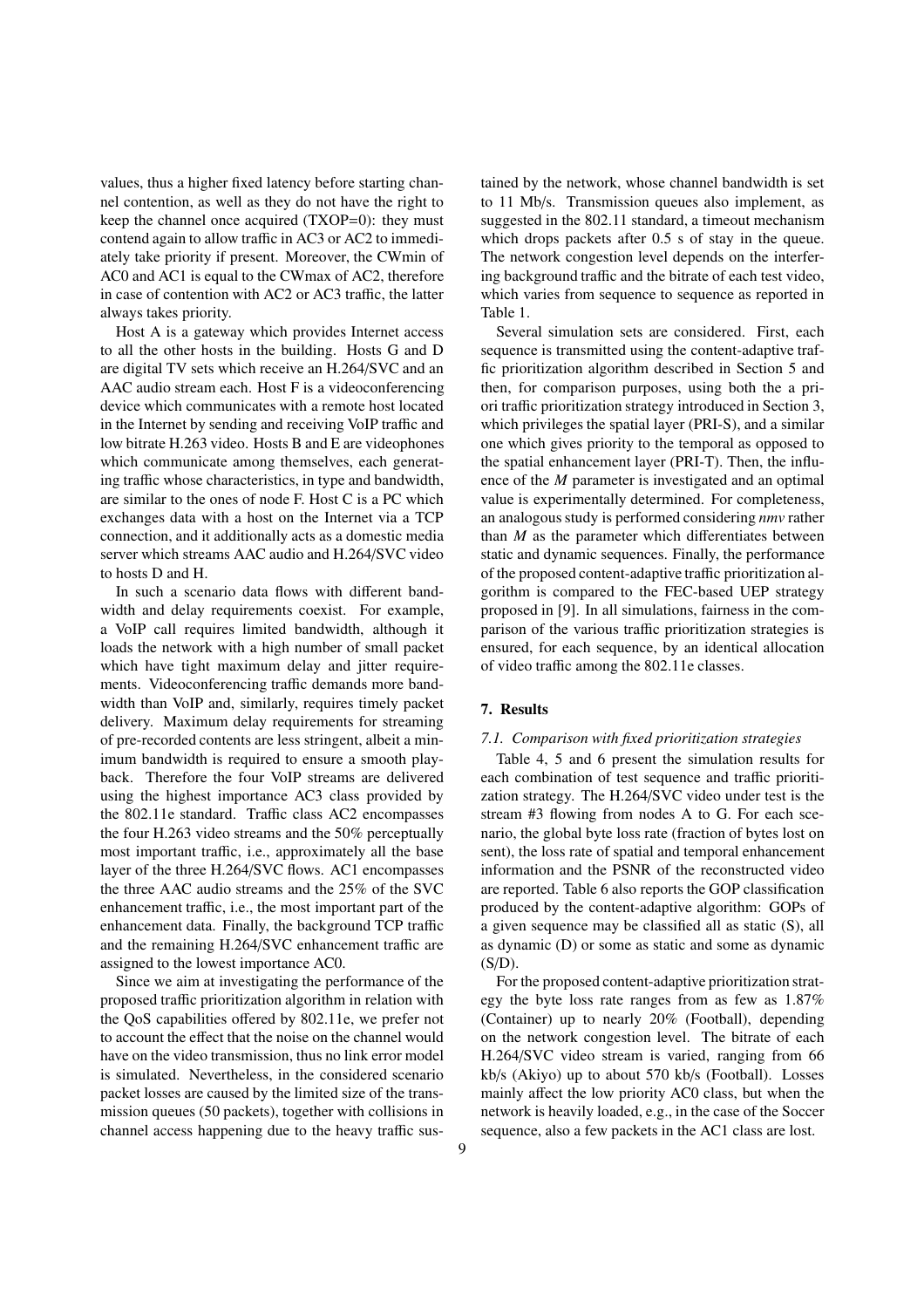|                 | Byte loss<br>rate $[\%]$ | Spatial<br>layer<br>$loss [\%]$ | Temporal<br>layer<br>$\log$ [%] | <b>PSNR</b><br>[dB] |
|-----------------|--------------------------|---------------------------------|---------------------------------|---------------------|
| Akiyo           | 1.65                     | 0.00                            | 17.12                           | 37.33               |
| <b>Bus</b>      | 15.69                    | 0.00                            | 72.11                           | 24.63               |
| Coastguard      | 8.16                     | 0.00                            | 80.50                           | 28.79               |
| Container       | 1.63                     | 0.00                            | 34.02                           | 33.59               |
| Flower          | 18.76                    | 0.13                            | 82.09                           | 22.08               |
| Football        | 19.31                    | 0.21                            | 67.14                           | 26.88               |
| Foreman         | 7.49                     | 0.00                            | 41.15                           | 32.09               |
| Irene           | 3.89                     | 0.00                            | 20.54                           | 34.51               |
| Mobile          | 18.14                    | 0.12                            | 82.62                           | 22.50               |
| Mother          | 2.32                     | 0.00                            | 17.29                           | 36.60               |
| <b>News</b>     | 4.62                     | 0.00                            | 45.91                           | 34.50               |
| Paris           | 7.91                     | 0.00                            | 76.09                           | 31.38               |
| Silent          | 3.98                     | 0.00                            | 27.18                           | 33.00               |
| Soccer          | 11.28                    | 0.00                            | 53.08                           | 30.07               |
| <b>Students</b> | 2.69                     | 0.00                            | 30.36                           | 34.25               |
| Tempete         | 9.78                     | 0.00                            | 65.17                           | 29.49               |

Table 4: Performance of the PRI-S fixed prioritization strategy which privileges the spatial layer as opposed to the temporal one.

|                 | Byte loss<br>rate $\lceil \% \rceil$ | Spatial<br>layer<br>$\log  \% $ | Temporal<br>layer<br>$loss [\%]$ | <b>PSNR</b><br>[dB] |
|-----------------|--------------------------------------|---------------------------------|----------------------------------|---------------------|
| Akiyo           | 1.52                                 | 14.55                           | 2.65                             | 37.33               |
| <b>Bus</b>      | 16.36                                | 94.76                           | 16.90                            | 26.93               |
| Coastguard      | 8.11                                 | 82.02                           | 4.41                             | 28.86               |
| Container       | 1.18                                 | 17.55                           | 0.23                             | 33.56               |
| Flower          | 19.14                                | 95.77                           | 7.99                             | 24.29               |
| Football        | 21.15                                | 95.43                           | 32.63                            | 27.95               |
| Foreman         | 7.64                                 | 49.61                           | 14.49                            | 32.27               |
| Irene           | 4.04                                 | 24.89                           | 6.07                             | 34.58               |
| Mobile          | 19.78                                | 95.72                           | 8.78                             | 23.30               |
| Mother          | 2.41                                 | 18.04                           | 2.96                             | 36.61               |
| <b>News</b>     | 3.22                                 | 29.10                           | 0.94                             | 34.38               |
| Paris           | 7.52                                 | 72.45                           | 2.60                             | 30.61               |
| Silent          | 3.37                                 | 25.14                           | 7.78                             | 33.11               |
| Soccer          | 11.47                                | 66.87                           | 14.36                            | 31.44               |
| <b>Students</b> | 2.18                                 | 23.60                           | 0.90                             | 34.28               |
| Tempete         | 10.21                                | 81.18                           | 15.56                            | 29.62               |

Table 5: Performance of the PRI-T fixed prioritization strategy which privileges the temporal layer as opposed to the spatial one.

As it can be surmised from the table, the contentadaptive traffic prioritization strategy always assigns more protection to the enhancement layer identified as the most perceptually important one on a GOP basis. Therefore, the byte loss ratio for the temporal and spatial enhancement layers depends on the layer which is deemed the most important one. For instance, in the case of the very static Akiyo sequence packet losses only affect the temporal enhancement layer, while in the case of the very dynamic Bus sequence packet losses mainly affect the spatial enhancement layer. Conversely, the a priori strategy presented in Table 4 protects better the spatial layer, thus data losses mainly affect the temporal layer, and vice versa in Table 5. In the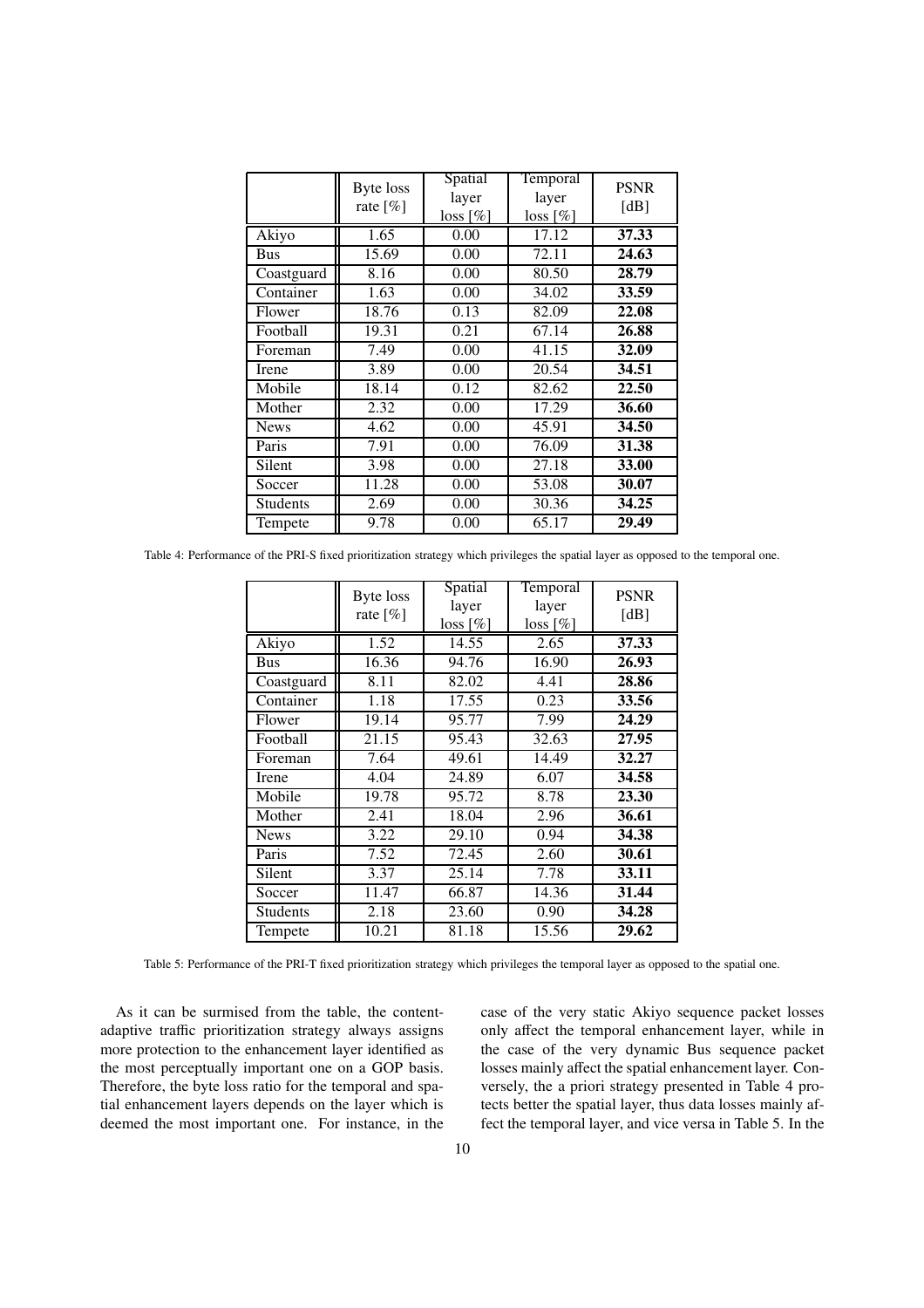|                 |      |             | Spatial     | Temporal    |             | Gain vs | Gain vs |
|-----------------|------|-------------|-------------|-------------|-------------|---------|---------|
|                 |      | Byte loss   | layer       | layer       | <b>PSNR</b> | PRI-S   | PRI-T   |
| Sequence        | Type | rate $[\%]$ | $loss [\%]$ | $loss [\%]$ | [dB]        | [dB]    | [dB]    |
| Akiyo           | S    | 2.00        | 0.00        | 20.79       | 37.33       | 0.00    | 0.00    |
| Bus             | D    | 15.24       | 95.43       | 11.80       | 27.04       | 2.41    | 0.11    |
| Coastguard      | S/D  | 8.04        | 56.83       | 26.74       | 28.81       | 0.02    | $-0.05$ |
| Container       | S    | 1.87        | 0.00        | 39.41       | 33.58       | $-0.01$ | 0.02    |
| Flower          | D    | 17.45       | 94.28       | 1.00        | 24.94       | 2.86    | 0.65    |
| Football        | D    | 19.70       | 94.88       | 27.54       | 28.33       | 1.45    | 0.38    |
| Foreman         | S/D  | 6.49        | 46.81       | 9.77        | 32.51       | 0.42    | 0.24    |
| Irene           | S    | 4.52        | 0.00        | 23.99       | 34.43       | $-0.08$ | $-0.15$ |
| Mobile          | D    | 19.10       | 95.23       | 2.38        | 23.20       | 0.70    | $-0.10$ |
| Mother          | S    | 2.88        | 0.00        | 21.60       | 36.58       | $-0.02$ | $-0.03$ |
| <b>News</b>     | S    | 4.36        | 0.00        | 43.48       | 34.52       | 0.02    | 0.14    |
| Paris           | S/D  | 8.10        | 12.79       | 65.43       | 31.28       | $-0.10$ | 0.67    |
| Silent          | S    | 3.87        | 0.00        | 26.29       | 33.01       | 0.01    | $-0.10$ |
| Soccer          | D    | 10.42       | 66.76       | 9.88        | 31.73       | 1.66    | 0.29    |
| <b>Students</b> | S    | 2.95        | 0.00        | 33.27       | 34.24       | $-0.01$ | $-0.04$ |
| Tempete         | D    | 9.04        | 79.11       | 9.12        | 29.84       | 0.35    | 0.22    |
| Average         |      |             |             |             | 31.34       | 0.61    | 0.14    |

Table 6: Performance of the proposed content-adaptive strategy. The last two columns compare the performance with the PRI-T and PRI-S fixed prioritization strategies.

case of the Akiyo sequence, the PSNR performance is the same for all the techniques despite the fact that the byte loss rate slightly varies. This is due to the fact that the loss is in the background, and it can be effectively concealed. Therefore, such a variation in the byte loss rate has negligible effects on the PSNR performance. Moreover, since the bitrate of the Akiyo sequence is low, the byte loss rate can be easily influenced even by few packet losses.

The content-adaptive strategy greatly improves the quality of the received video in the case of markedly dynamic sequences. The Bus, Flower and Soccer videos show the most noticeable quality improvement, with PSNR gains up to 2.86 dB with respect to the PRI-S technique, despite nearly all the spatial enhancement layer data were lost. For these sequences, the visual inspection of the reconstructed videos shows less perceivable error concealment artifacts in comparison with the PRI-S technique. For sequences classified as static, e.g., Akiyo or Container, the content-adaptive traffic prioritization strategy provides, as expected, approximately the same performance as the PRI-S technique.

In the case of the Paris sequence, a slight performance degradation is recorded because two GOPs (the two rightmost points of Paris in Figure 4) exceed in motion the *M* threshold, set to 0.30 in these experiments, thus they are classified as dynamic even though they present a negative PSNR difference value. The visual analysis revealed that, unfortunately, in those GOPs a very fast and localized motion activity is present while the rest of the scene is static. In these conditions, the *M* index tends to be high, nevertheless the best strategy would be to give priority to the spatial layer even for those GOPs. Therefore, in this particular case the PSNR performance is negatively affected, albeit minimally (0.1 dB).

Figure 6 provides a visual comparison between the proposed content-adaptive and the PRI-S techniques. Picture sharpness for the content-adaptive technique is reduced, yet the quality is strongly preferable to the one provided by the PRI-S technique. Moreover, the playback of the video is smoother and provides a better visual experience. The shadow effects seen in Figure 6 are due to the TD concealment algorithm used to reconstruct the frame when the temporal enhancement layer is missing. Such algorithm computes the missing frame as the average of the previous and the subsequent frames in the video sequence. If objects quickly move in the scene, there might appear shadow effects since objects might be in very different positions in the two frames used for the averaging operation. However, note that if the video sequence is played back at full speed, i.e., 30 fps, the perception of the shadow effect is minimized and the performance of the TD concealment technique appears similar to other techniques available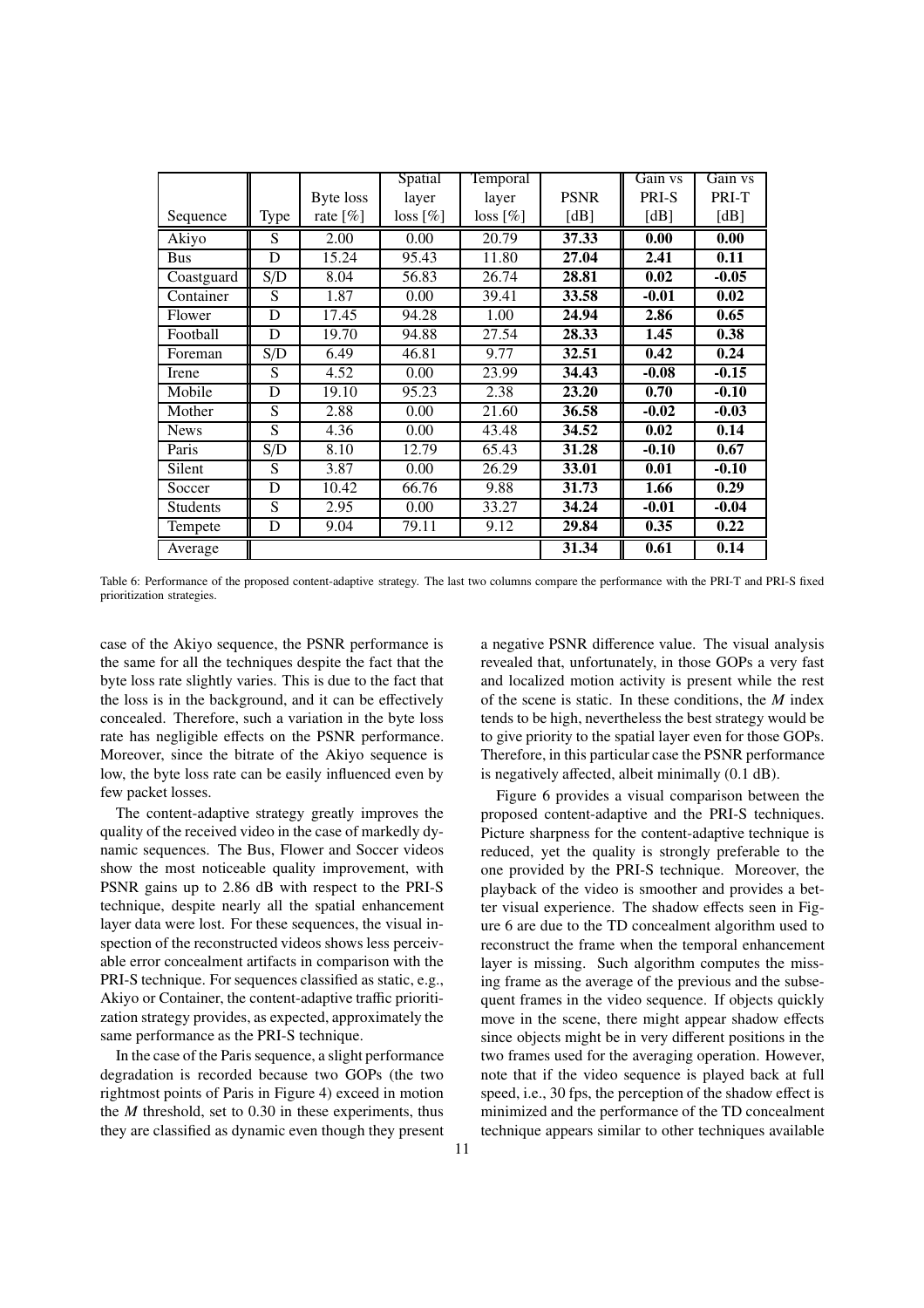

Figure 6: Example of the video quality achieved by the PRI-S technique (left) and the proposed content-adaptive traffic prioritization technique (right). Flower (top) and Football (bottom) sequences.



Figure 7: PSNR performance as a function of the *M* threshold for the proposed content-adaptive technique.

in the JSVM software.

For completeness, Table 5 reports the performance obtained by a fixed prioritization strategy (PRI-T), which privileges the temporal layer instead of the spatial layer. The last column of Table 6 reports the PSNR performance gain of the proposed technique compared to the data in Table 5. Performance is similar for a number of sequences, but others, such as Paris, present significant gains. Therefore, the use of an adaptive strategy such as the proposed one can improve the performance by automatically selecting the most appropriate prioritization strategy. With the considered set of video sequences, the average PSNR improvement with reference to the fixed prioritization strategies is 0.61 dB and 0.14 dB, compared to the spatial and temporal layer prioritization, respectively.

Another experiment evaluates the performance of the proposed adaptive strategy when the threshold value

| Sequence        | M-based | nmv-based |
|-----------------|---------|-----------|
| Akiyo           | 37.33   | 37.32     |
| <b>Bus</b>      | 27.04   | 27.21     |
| Coastguard      | 28.81   | 28.81     |
| Container       | 33.58   | 33.58     |
| Flower          | 24.94   | 24.77     |
| Football        | 28.33   | 28.12     |
| Foreman         | 32.51   | 32.26     |
| Irene           | 34.43   | 34.57     |
| Mobile          | 23.20   | 23.50     |
| Mother          | 36.58   | 36.62     |
| <b>News</b>     | 34.52   | 34.56     |
| Paris           | 31.28   | 30.58     |
| Silent          | 33.01   | 33.12     |
| Soccer          | 31.73   | 31.48     |
| <b>Students</b> | 34.24   | 34.28     |
| Tempete         | 29.84   | 29.67     |
| Average         | 31.34   | 31.28     |

Table 7: PSNR performance (dB) of the proposed content-adaptive strategy which discriminates between static and dynamic GOPs using a threshold on either *M* or *nmv* (*M* threshold=0.30, *nmv* threshold=0.06).



Figure 8: PSNR performance as a function of the *nmv* threshold for the proposed content-adaptive technique.

used to discriminate between static and dynamic GOPs is varied. Results are shown in Figure 7. For each threshold value on *M*, simulations are run, as previously described, for each video sequence. The plotted PSNR value is the average over all the considered video sequences. Figure 7 shows that indeed an *M* threshold equals to 0.30 is the optimal choice.

Analogously, the *nmv* value could be used to discriminate between static and dynamic GOPs, instead of using the *M* value. Figure 8 presents the PSNR performance of the proposed content-adaptive technique as a function of the *nmv* threshold, showing that the maximum performance is achieved when the *nmv* threshold is equal to 0.06. Table 7 compares the PSNR per-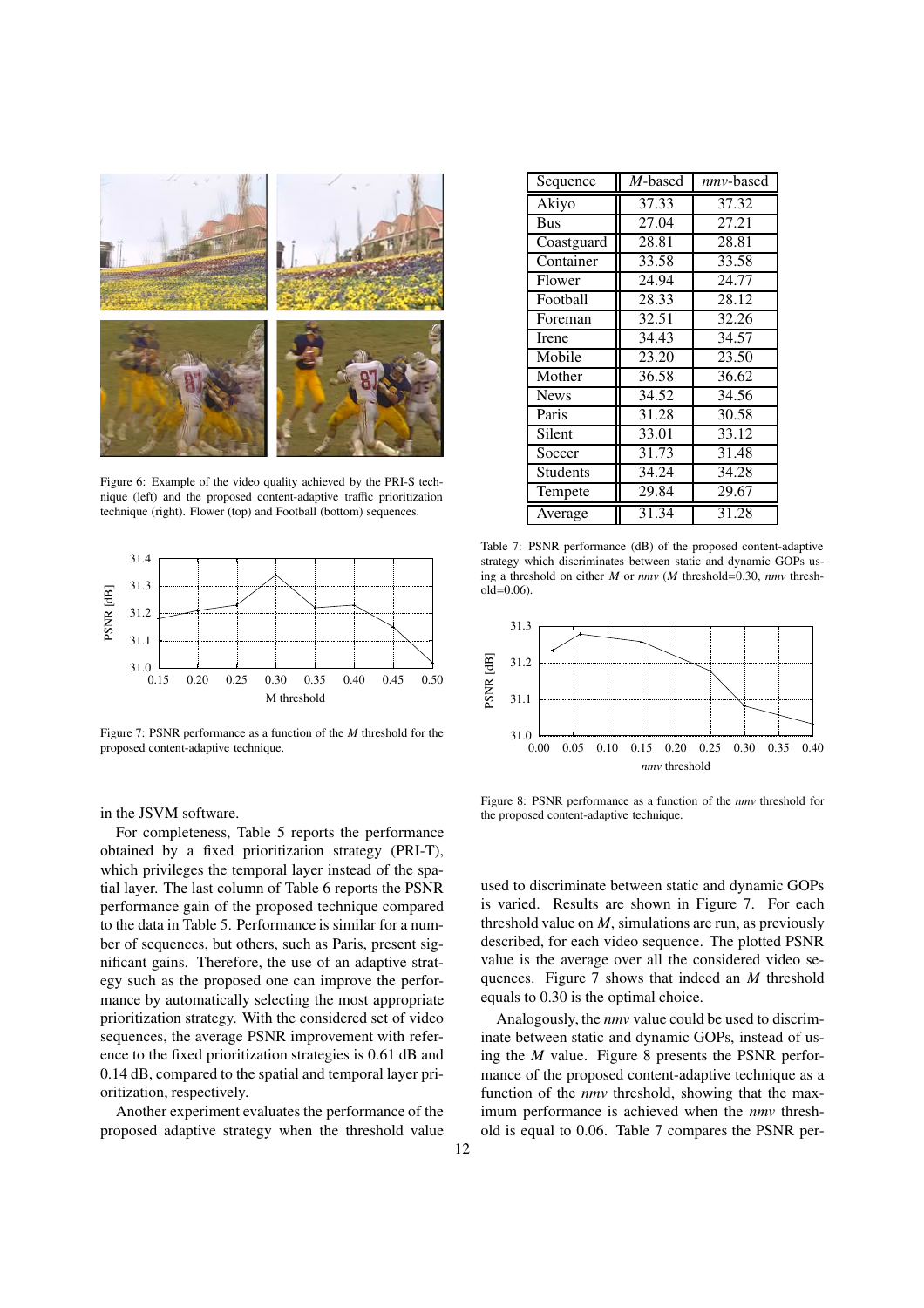| Level                   | $FEC-1$ | $FEC-2$ |
|-------------------------|---------|---------|
| #1: Base layer          | $k=32$  | $k=32$  |
| $#2$ : TID=0 and TID=1  | $k=48$  | $k=40$  |
| $\#3$ : TID=2 and TID=3 | $k=56$  | $k=48$  |
| #4: $TID=4$             | $k=60$  | $k=56$  |

Table 8: Parameters of the FEC codes used in the simulations. *n* is equal to 64 in all simulations.

|                 |       |       | Proposed  |
|-----------------|-------|-------|-----------|
| Sequence        | FEC-1 | FEC-2 | technique |
| Akiyo           | 34.86 | 35.23 | 37.33     |
| <b>Bus</b>      | 21.67 | 21.89 | 27.04     |
| Coastguard      | 23.91 | 25.67 | 28.81     |
| Container       | 31.28 | 31.89 | 33.58     |
| Flower          | 20.81 | 21.57 | 24.94     |
| Football        | 23.87 | 23.88 | 28.33     |
| Foreman         | 27.76 | 29.06 | 32.51     |
| Irene           | 30.85 | 31.73 | 34.43     |
| Mobile          | 21.39 | 22.96 | 23.20     |
| Mother          | 34.33 | 34.84 | 36.58     |
| <b>News</b>     | 29.11 | 31.39 | 34.52     |
| Paris           | 24.82 | 27.81 | 31.28     |
| Silent          | 30.17 | 30.99 | 33.01     |
| Soccer          | 25.29 | 26.15 | 31.73     |
| <b>Students</b> | 31.69 | 32.42 | 34.24     |
| Tempete         | 25.41 | 26.59 | 29.84     |
| Average         | 27.33 | 28.38 | 31.34     |

Table 9: PSNR performance (dB) of the proposed content-adaptive strategy compared to two FEC-based UEP strategies.

formance, for each sequence, of the proposed contentadaptive technique when it employs either *M* or *nmv* to discriminate between static and dynamic GOPs. Both the *M* and *nmv* threshold values are set to the optimal values as previously determined. Considering the average over all the sequences, there is a slight advantage in terms of PSNR performance if the *M* value rather than the *nmv* value is used. Besides, the *M*-based technique is strongly preferable due to the lower complexity of computing *M*, as explained in Section 5.

# *7.2. Comparison with FEC-based UEP*

A second set of simulations investigates the performance of the proposed content-adaptive strategy in comparison with an FEC-based UEP strategy. In particular, we refer to the algorithm proposed in [9]. A different protection level is applied depending on the video layer. Four levels are considered: base layer, TID equals to 0 and 1, TID equals to 2 and 3, and TID equals to



Figure 9: FEC-based packetization scheme.

4. Levels are protected with error correcting codes with decreasing strength. In particular, we simulated a maximum distance separable (MDS) code, which is able to recover all packets in the block if at least *k* packets out of *n* are correctly received. The code is applied by considering one GOP at a time. As proposed in [9], a different FEC code is applied for each level, and packets are created by including data and FEC from all levels, as shown in Figure 9. Since it is not possible to determine, a priori, the optimal amount of redundancy for each level due to the difficulty in estimating the packet loss probability of each 802.11e service class, we experimented with various sets of codes; the code parameters are presented in Table 8. The *n* value is equal to 64 for all sets and levels. Since the video stream is already protected by FEC, simulations assumed that packets are transmitted in the AC1 class. Finally, note that, in order to fairly compare the FEC-based technique with the proposed one, we ensured that for each sequence the total bitrate, including the FEC overhead, is equal to the total bitrate used in the case of the content-adaptive prioritization strategy.

The PSNR performance is presented in Table 9. For convenience of comparison, the last column reports the PSNR performance of the proposed content-adaptive technique presented in Table 6. The performance gain between the proposed technique and the UEP strategy based on the FEC-1 set of codes ranges from 1.81 to 6.46 dB, achieved for the Mobile and Paris sequences, respectively. The average over all the sequences is 4.01 dB. The gain is slightly reduced considering the FEC-2 set of codes. In this case, it ranges from 0.24 to 5.58 dB, achieved for the Mobile and Soccer sequences, respectively, whereas the average is 2.96 dB.